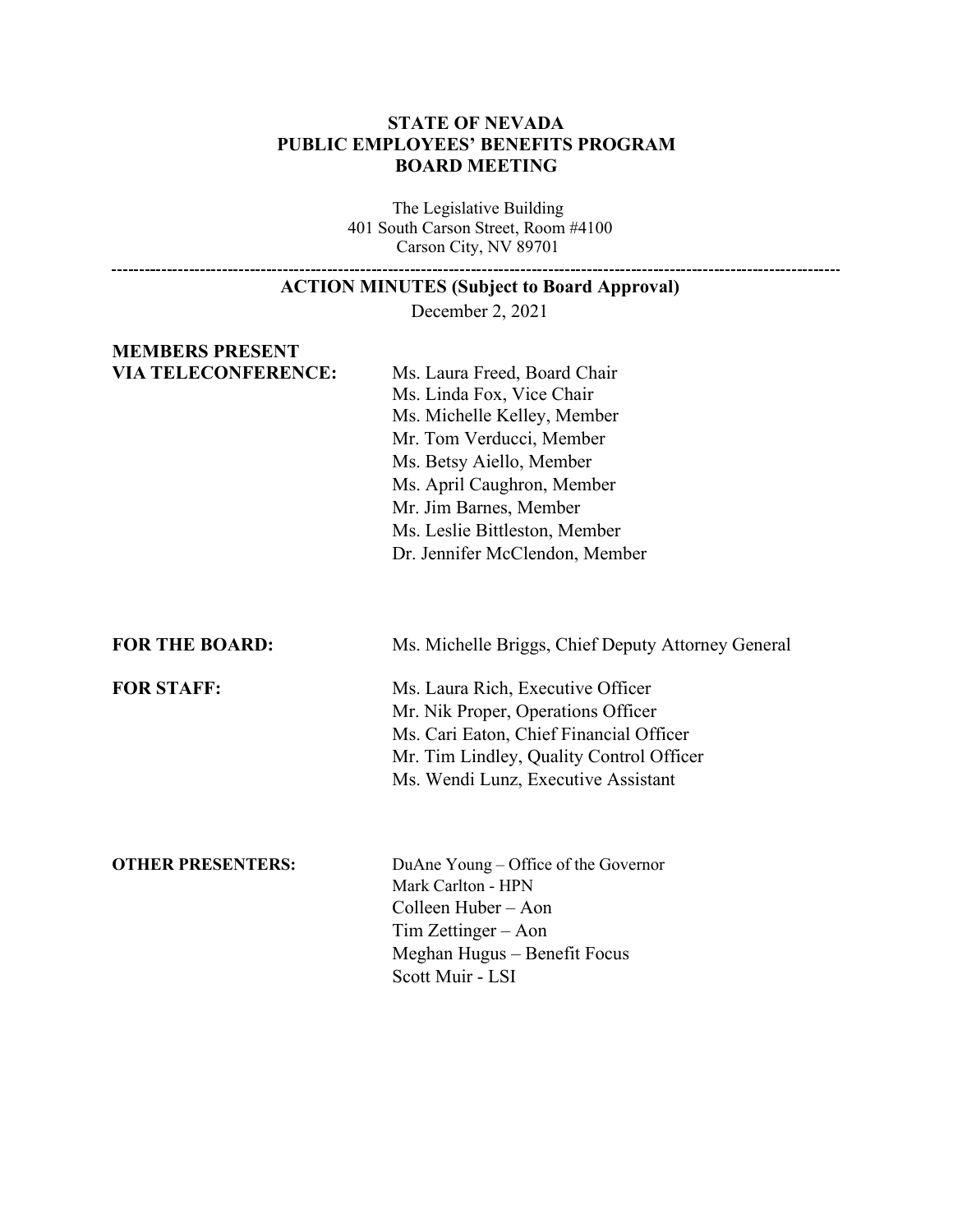- 1. Open Meeting; Roll Call
	- Board Chair Freed opened the meeting at 8:35 a.m.
- 2. Public Comment
	- Dr. Patricia Davin
	- Patricia Elliott
	- Brooke Maylath
	- Kent Ervin Nevada Faculty Alliance
	- Priscilla Maloney AFSCME
	- Doug Unger Nevada Faculty Alliance
	- Terri Laird RPEN
	- Stephanie Parker State Employee
	- Logan Kennedy Nevada Faculty Alliance
	- Rosalie Garcia
	- Janell Woodward State Employee
	- Robert Borchardt State Employee
- 3. PEBP Board disclosures for applicable Board meeting agenda items. (Michelle Briggs, Chief Deputy Attorney General) (Information/Discussion)

# \**AGENDA ITEMS WERE HEARD IN THE FOLLOWING ORDER 1, 2, 3, 6, 7, 4, 5, 8, 9, 10*

4. Consent Agenda (Laura Freed, Board Chair) (**All Items for Possible Action**)

Consent items will be considered together and acted on in one motion unless an item is removed to be considered separately by the Board.

- 4.1 Approval of Minutes from the September 30, 2021 PEBP Board Meeting.
- 4.2 PEBP American Rescue Plan Funds Request

# **BOARD ACTION ON ITEM 4**

**MOTION:** Motion to approve Agenda Item 4.

**BY:** Member Leslie Bittleston

**SECOND:** Member April Caughron

**VOTE:** Unanimous; the motion carried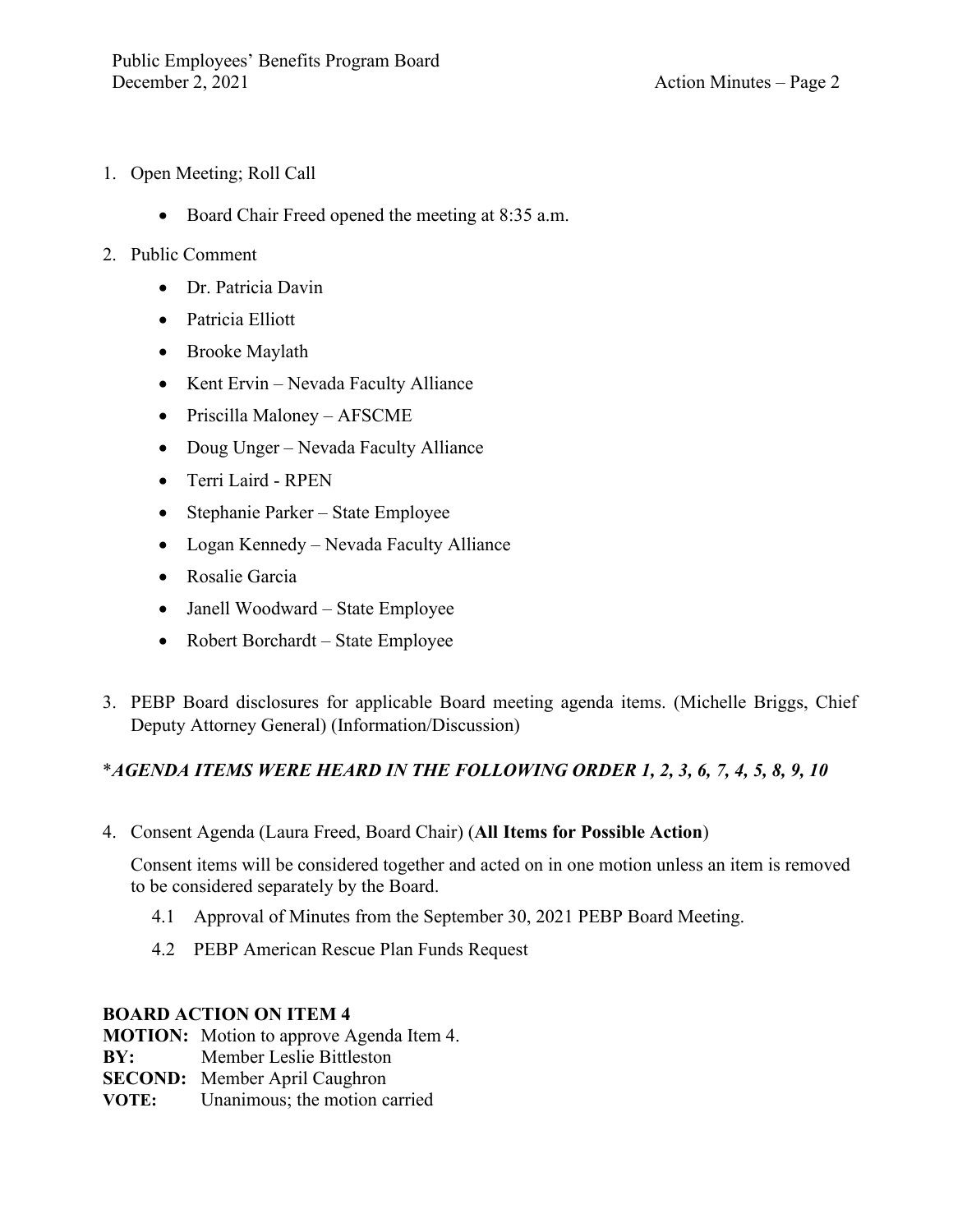- 5. Executive Officer Report (Laura Rich, Executive Officer) (Information/Discussion)
- 6. Presentation and possible action regarding COVID-19 coverage including:
	- 6.1 Possible Restoration of Covid-19 Cost Sharing
	- 6.2 Surveillance Testing Coverage
	- 6.3 Possible Implementation of Covid-19 Premium Surcharges

(Laura Rich, Executive Officer) (**For Possible Action**)

# **BOARD ACTION ON ITEM 6.1**

- **MOTION:** Motion to reinstate cost sharing of the COVID related treatment and hospitalization for the CDHP effective March 1, 2022.
- **BY:** Member Leslie Bittleston
- **SECOND:** Vice Chair Linda Fox
- **VOTE:** Unanimous; the motion carried

# **BOARD ACTION ON ITEM 6.2**

- **MOTION:** Motion to allow surveillance testing coverage only thorough PEBP sponsored vendors.
- **BY:** Member Michelle Kelley
- **SECOND:** Vice Chair Linda Fox
- **VOTE:** Unanimous; the motion carried

# **BOARD ACTION ON ITEM 6.3 (COVID Surcharge for members)**

- **MOTION:** Motion to implement COVID surcharge effective July 1, 2022 effective in plan year 2023 for all unvaccinated members of PEBP of \$55 a month per employee.
- **BY:** Vice Chair Linda Fox
- **SECOND:** Member Bittleston
- **VOTE:** 7 aye/2 nay (Members Tom Verducci and Jim Barnes nays); Motion carried

# **BOARD ACTION ON ITEM 6.3 (COVID Surcharge for dependents)**

- **MOTION:** Motion to implement a 175 dollar a month COVID surcharge effective July 1, 2022 for unvaccinated spouses, domestic partners and dependents 18 and older with approval to PEBP staff to lower that surcharge if testing costs prove to be lower for the plan.
- **BY:** Member Michelle Kelley
- **SECOND:** Member April Caughron
- **VOTE:** 7 aye/2 nay (Members Tom Verducci and Jim Barnes nays); Motion carried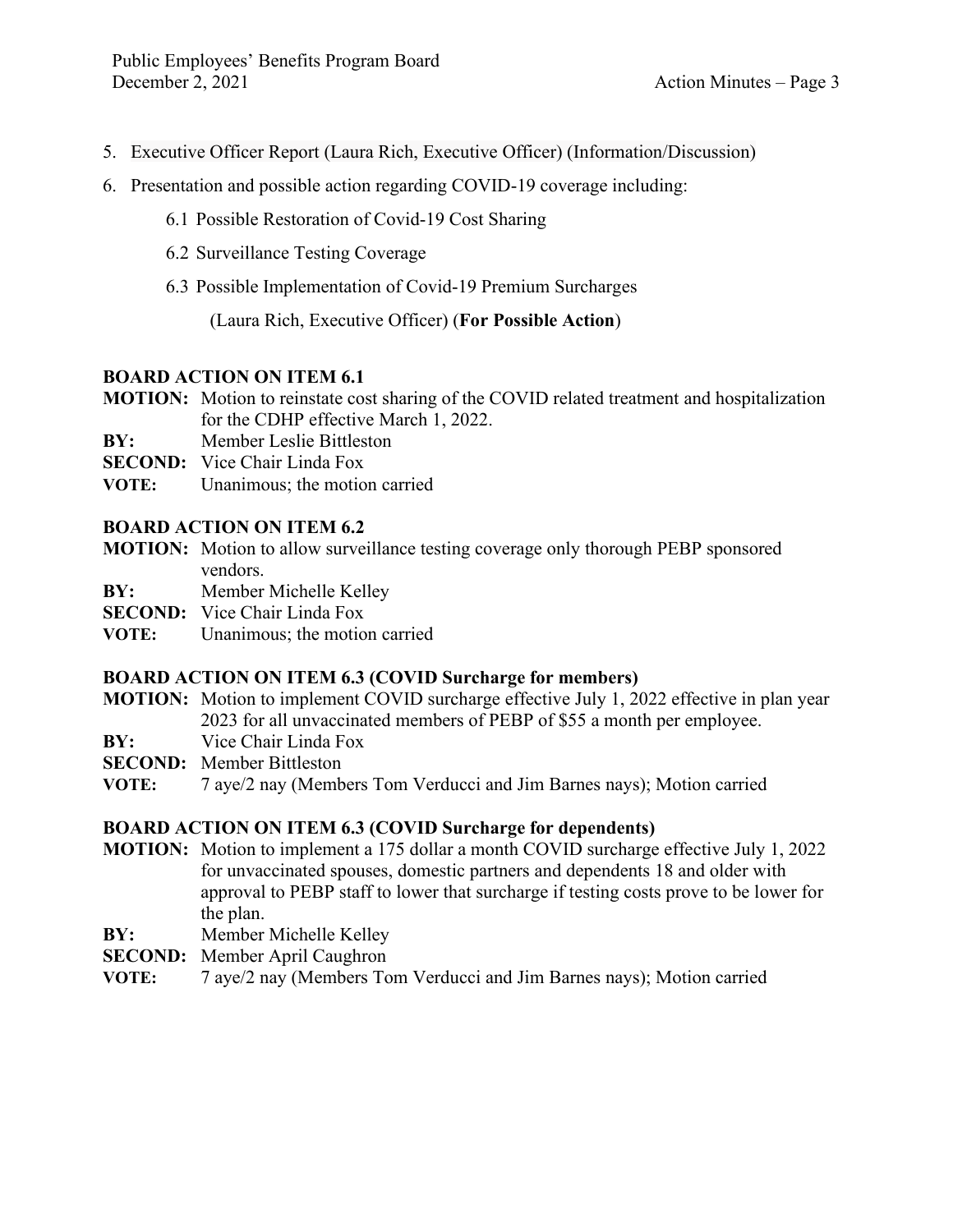7. Discussion and possible action on potential program design changes for Plan Year 2023 (July 1, 2022 to June 20, 2023). (Laura Rich, Executive Officer) (**For Possible Action**)

# **BOARD ACTION ON ITEM 7**

**MOTION:** Motion to approve option three to use up \$33,000,000 in differential cash over the next three plan years.

**BY:** Member Tom Verducci

**SECOND:** Member Michelle Kelley

**VOTE:** 4 aye/5 nay; Motion fails

# **BOARD ACTION ON ITEM 7**

**ALTERNATE MOTION:** Motion to approve option two, using approximately \$26,000,000 in differential cash from the original packet plan design, not the updated one.

**BY:** Vice Chair Linda Fox

**SECOND:** Member Leslie Bittleston

**VOTE:** 7 aye/2 nay; (Members Tom Verducci and Jim Barnes nays); Motion carried

8. Presentation and possible action on the status and approval of PEBP contracts, contract amendments and solicitations (Cari Eaton, Chief Financial Officer) **(For Possible Action)**

### 8.1 Contract Overview

8.2 New Contracts

8.2.1 UMR, Inc.

# *12:20 p.m. – 2:03 p.m. MEETING CLOSED PURSUANT TO NRS 287.04.45(4) FOR BOARD TO DISCUSS NEW CONTRACT WITH UMR, INC.*

### **BOARD ACTION ON ITEM 8.2.1**

**MOTION:** Motion to approve the evaluation committee's recommendation to contract with UMR for third party administration and associated services beginning July 1, 2022.

- **BY:** Member Michelle Kelley
- **SECOND:** Member Leslie Bittleston
- **VOTE:** Unanimous; the motion carried
	- 8.2.2 Webster Bank

### **BOARD ACTION ON ITEM 8.2.2**

- **MOTION:** Motion to approve the evaluation committee's recommendation to contract with HAS Bank for health savings accounts, health reimbursement accounts beginning July 1, 2022.
- **BY:** Member Betsy Aiello
- **SECOND:** Member April Caughron
- **VOTE:** Unanimous; the motion carried